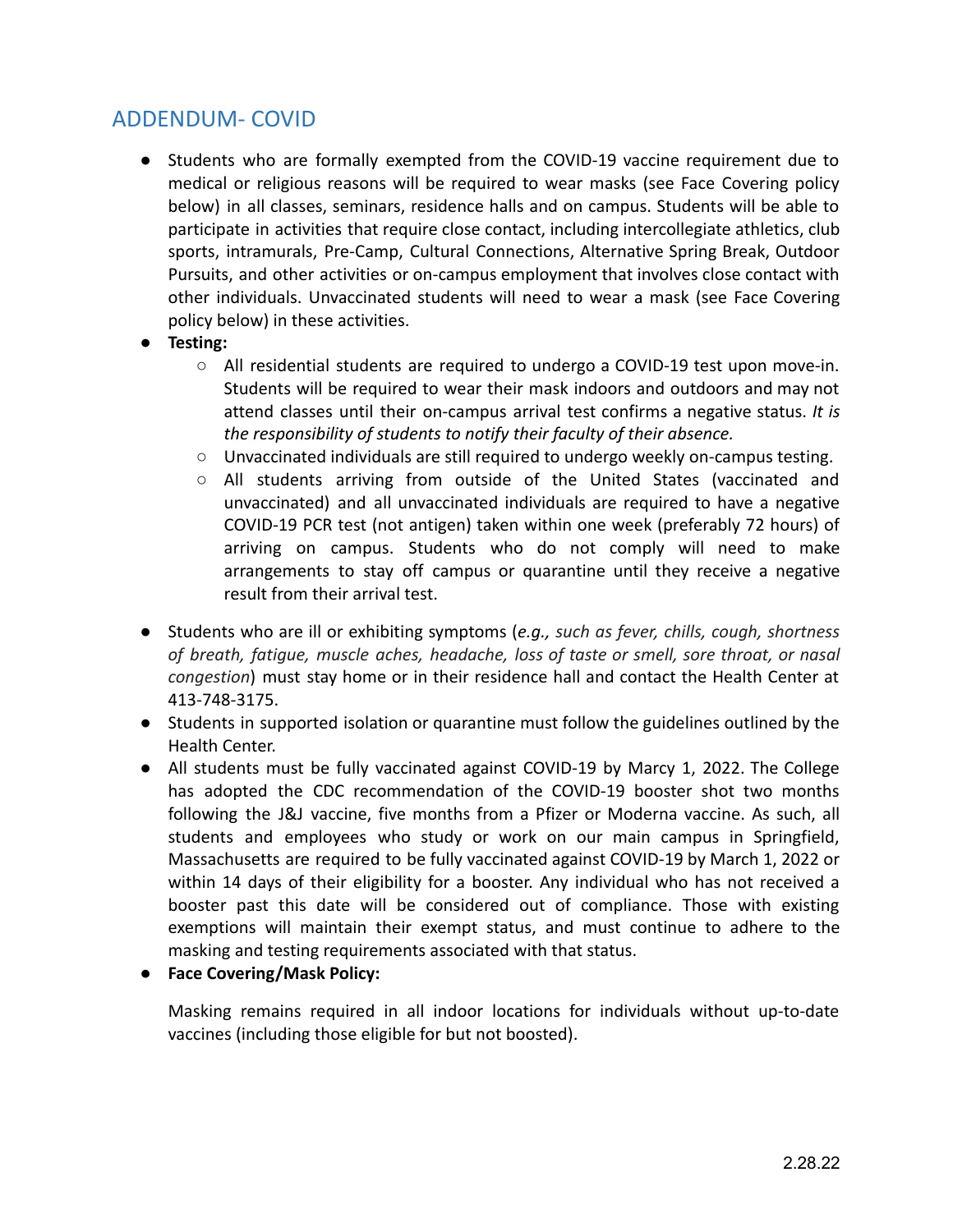*Any individual in days 6-10 of COVID-19 isolation following a negative retest must wear a high quality mask at all times, other than when in a private residence hall room/apartment.*

For those with up-to-date vaccinations (including boosters), masks are:

- Required where posted, including in any office, campus location or event.
- Required in classrooms, for all class-based activities, and in academic buildings, offices, and rooms.
- Required in the Learning Commons, East Campus buildings, and healthcare service settings (including the Health Center, Counseling Center, and Athletic Training rooms).
- Optional in other indoor locations on campus for individuals with up-to-date vaccines (including boosters), such as in residence halls, during recreational activities at the field house, wellness center, and PE complex, at Athletics events, in administrative offices and buildings, and at the Campus Union.

We encourage everyone to have a high-quality mask on hand at all times to use as needed. We continue to have N95 and KN95 masks available for students available at the following locations:

- Student Union front desk
- Learning Commons first floor circulation desk
- Wellness Center front desk